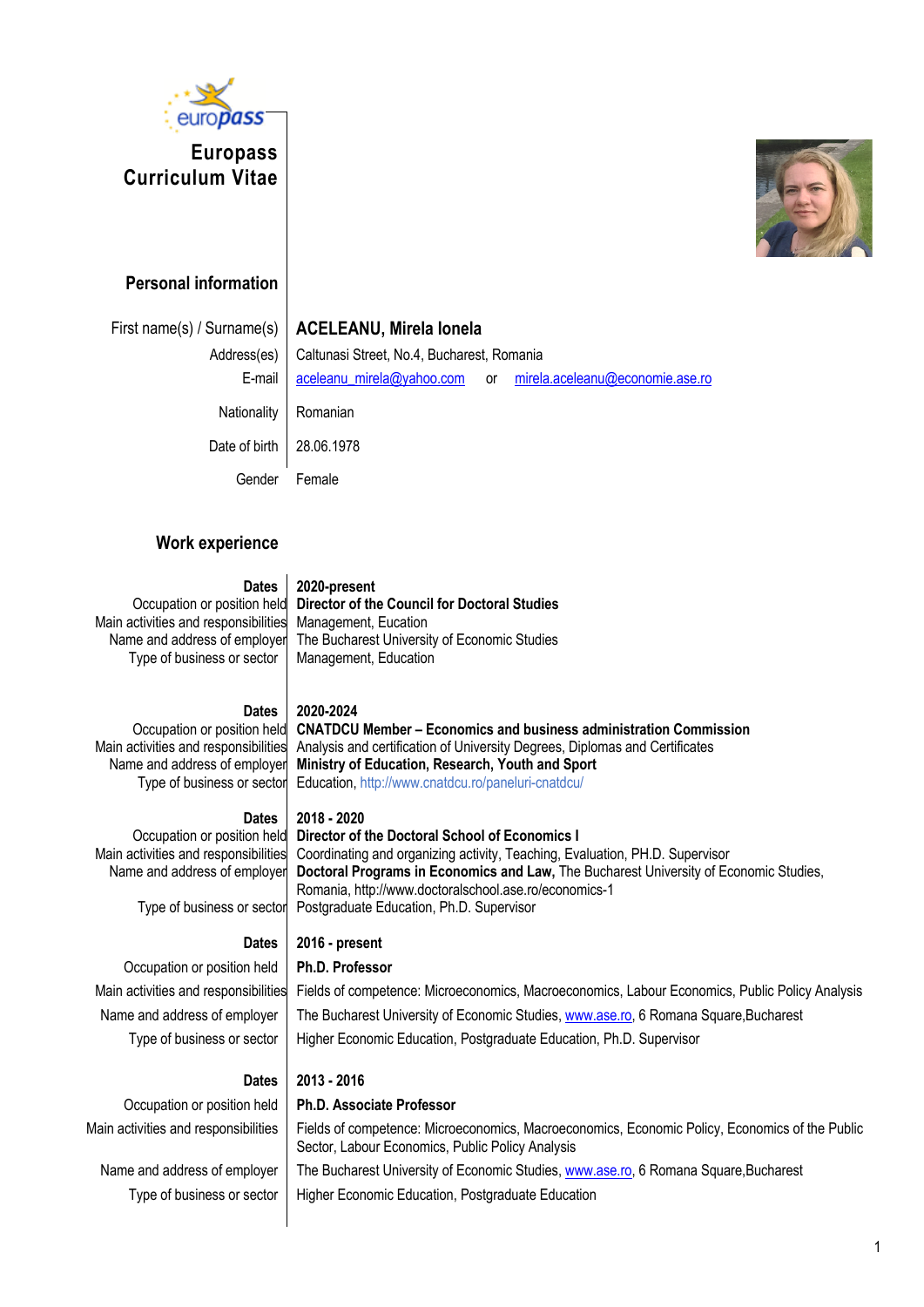| <b>Dates</b>                                                                    | 2007-2013                                                                                                                                                                                                                                                                                                                                                                                                                    |
|---------------------------------------------------------------------------------|------------------------------------------------------------------------------------------------------------------------------------------------------------------------------------------------------------------------------------------------------------------------------------------------------------------------------------------------------------------------------------------------------------------------------|
| Occupation or position held                                                     | Ph.D. Lecturer                                                                                                                                                                                                                                                                                                                                                                                                               |
| Main activities and responsibilities                                            | Fields of competence: Microeconomics, Macroeconomics, Economic Policy, Economics of the Public<br>Sector                                                                                                                                                                                                                                                                                                                     |
| Name and address of employer                                                    | The Bucharest University of Economic Studies, www.ase.ro, 6 Romana Square, Bucharest                                                                                                                                                                                                                                                                                                                                         |
| Type of business or sector                                                      | <b>Higher Economic Education</b>                                                                                                                                                                                                                                                                                                                                                                                             |
|                                                                                 |                                                                                                                                                                                                                                                                                                                                                                                                                              |
| <b>Date</b>                                                                     | 2002-2007                                                                                                                                                                                                                                                                                                                                                                                                                    |
| Occupation or position held                                                     | <b>Assistant Professor</b>                                                                                                                                                                                                                                                                                                                                                                                                   |
| Main activities and responsibilities                                            | Fields of competence: Microeconomics, Macroeconomics                                                                                                                                                                                                                                                                                                                                                                         |
| Name and address of employer                                                    | The Bucharest University of Economic Studies, www.ase.ro, 6 Romana Square, Bucharest                                                                                                                                                                                                                                                                                                                                         |
| Type of business or sector                                                      | <b>Higher Economic Education</b>                                                                                                                                                                                                                                                                                                                                                                                             |
|                                                                                 |                                                                                                                                                                                                                                                                                                                                                                                                                              |
| <b>Education and training</b>                                                   |                                                                                                                                                                                                                                                                                                                                                                                                                              |
| <b>Dates</b>                                                                    | 2016                                                                                                                                                                                                                                                                                                                                                                                                                         |
| Title of qualification awarded                                                  | Habilitation Order (No. 6013/2016), Romanian Ministry of Education                                                                                                                                                                                                                                                                                                                                                           |
| Principal subjects/occupational skills Ph.D. Supervisor in Economics<br>covered |                                                                                                                                                                                                                                                                                                                                                                                                                              |
| education and training                                                          | Name and type of organisation providing Doctoral Programs in Economics and Law, The Bucharest University of Economic Studies                                                                                                                                                                                                                                                                                                 |
| Level in national or international<br>classification                            | Habilitation thesis: Employment of Labour Resources in Romania. Coordinates of an Efficient<br><b>Employment Strategy</b>                                                                                                                                                                                                                                                                                                    |
| <b>Dates</b>                                                                    | 2014-2015                                                                                                                                                                                                                                                                                                                                                                                                                    |
|                                                                                 | Title of qualification awarded Certificate Didactic and psycho-pedagogical studies and advanced scientific research                                                                                                                                                                                                                                                                                                          |
| Principal subjects/occupational skills<br>covered                               | I. Project Management and Research Grants<br>Research Methods and Statistical Data Interpretation<br>Research ethics and scientific research speech<br>International visibility of research products<br>II. Modern methods of teaching lectures and seminar activities<br>Developing specific didactical materials for university education<br>Curriculum design process of university education<br>Student group management |
| Name and type of organisation<br>providing education and training               | West University of Timisoara (Partners: The Bucharest University of Economic Studies; London<br>Metropolitan University and Lucian Blaga University of Sibiu; Executive Unit for Financing Higher<br>Education, Research, Development and Innovation, Bucharest and Institute of Educational Sciences,<br>Bucharest.) Project funded by the European Social Fund.                                                            |
| Level in national or international<br>classification                            | Didactic and psycho-pedagogical studies and advanced scientific research in UNIVERSITARIA - School<br>of University Teaching and Advanced Scientific Research                                                                                                                                                                                                                                                                |
| <b>Dates</b>                                                                    | 2010-2013                                                                                                                                                                                                                                                                                                                                                                                                                    |
| Title of qualification awarded                                                  | Postdoctoral Research in Economics, Research Project: Coordinate of a Strategy for the<br><b>Recovery of Employment in Romania</b>                                                                                                                                                                                                                                                                                           |
| Principal subjects/occupational skills<br>covered                               | Macroeconomics, Employment Policies In European Unions, Employment Policies in Romania,<br>Links between Education-Labour Market, Insertion of Young Graduates on the Labour Market in<br>Romania,<br>Quality of Life in Romania, Demographic Statistics and its implications of Labour Market                                                                                                                               |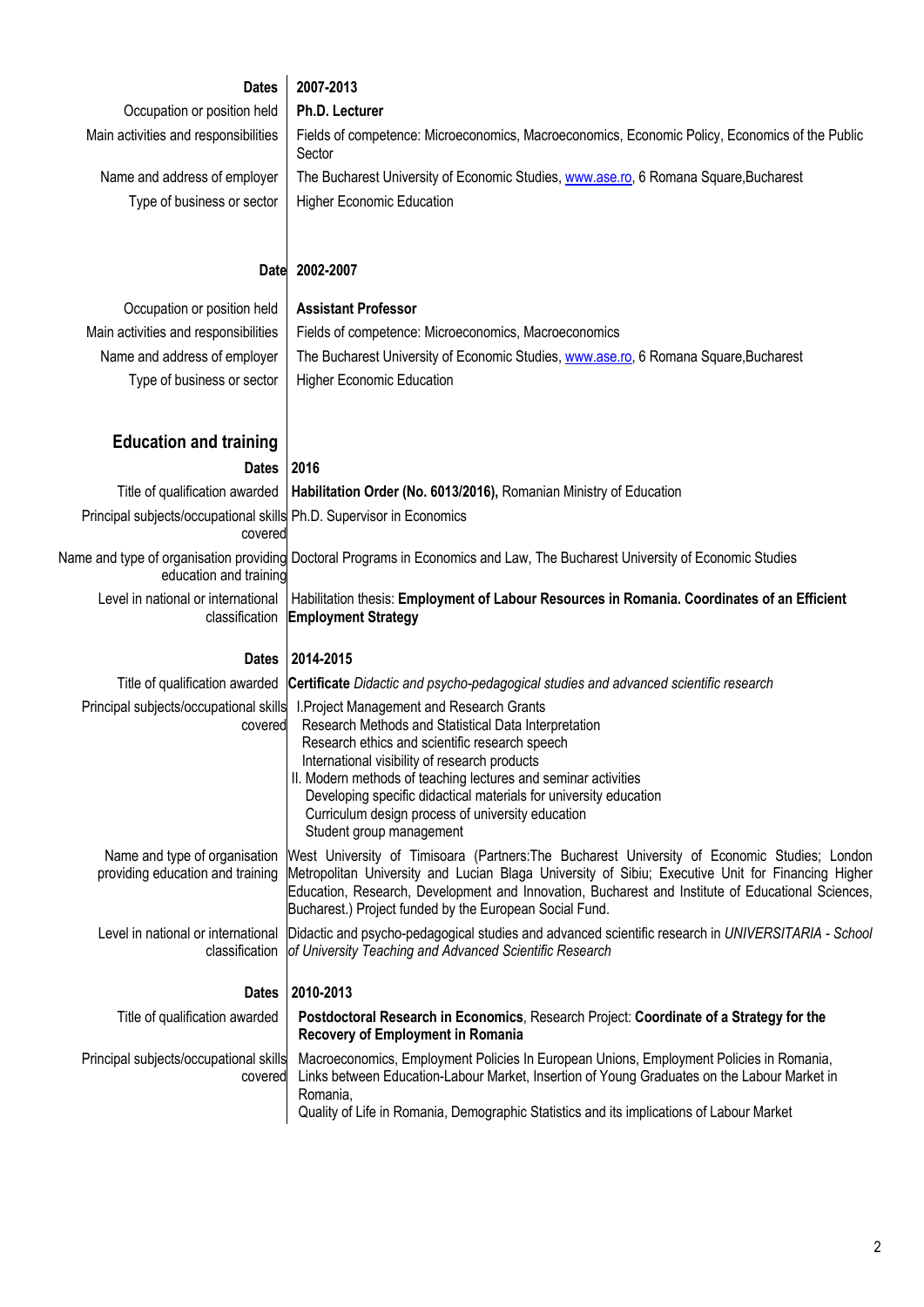| Name and type of organisation<br>providing education and training        | • The Bucharest University of Economic Studies, PostDoctoral School<br>• ICMA Centre, Henley Business School, University of Reading, United Kingdom (1 month in 2012)<br>. Department of Economics and Business Organization, Faculty of Economics and Business,<br>University of Barcelona, Spain (1 month in 2012)<br>• School of Business Economics and Law, University of Gothenburg, Sweden (1 month in 2011) |                      |                    |                   |                |
|--------------------------------------------------------------------------|--------------------------------------------------------------------------------------------------------------------------------------------------------------------------------------------------------------------------------------------------------------------------------------------------------------------------------------------------------------------------------------------------------------------|----------------------|--------------------|-------------------|----------------|
| Level in national or international<br>classification                     | PostDoctoral Studies in Economics - Performance and excellence in postdoctoral research in<br>Romanian economics science domain                                                                                                                                                                                                                                                                                    |                      |                    |                   |                |
| <b>Dates</b>                                                             | 2003-2006                                                                                                                                                                                                                                                                                                                                                                                                          |                      |                    |                   |                |
| Title of qualification awarded                                           | PhD in Economics, Ph.D. Thesis: Employment Of The Labour Resources In Romania                                                                                                                                                                                                                                                                                                                                      |                      |                    |                   |                |
| Principal subjects/occupational skills<br>covered                        | Microeconomics, Macroeconomics, Demographic Statistics, Human Resource Management,<br><b>Employment Policies</b>                                                                                                                                                                                                                                                                                                   |                      |                    |                   |                |
| Name and type of organisation<br>providing education and training        | The Bucharest University of Economic Studies, Doctoral School                                                                                                                                                                                                                                                                                                                                                      |                      |                    |                   |                |
| Level in national or international<br>classification                     | Doctoral Studies in Economics                                                                                                                                                                                                                                                                                                                                                                                      |                      |                    |                   |                |
| <b>Dates</b>                                                             | 2002-2003                                                                                                                                                                                                                                                                                                                                                                                                          |                      |                    |                   |                |
| Title of qualification awarded                                           | Master Degree in Economics, Dissertation Topic: Competition In The Labour Market In Terms Of EU<br>Integration                                                                                                                                                                                                                                                                                                     |                      |                    |                   |                |
| Principal subjects/occupational skills<br>covered                        | Comparative Economics, European Integration Policy, European Economy, Competition and the<br>European Internal Market, Negotiation Theory and Practice, Multinational Companies                                                                                                                                                                                                                                    |                      |                    |                   |                |
| Name and type of organisation<br>providing education and training        | The Bucharest University of Economic Studies, Master in Economics: "The Economy of European<br>Integration"                                                                                                                                                                                                                                                                                                        |                      |                    |                   |                |
| Level in national or international<br>classification                     | Postgraduate Studies                                                                                                                                                                                                                                                                                                                                                                                               |                      |                    |                   |                |
| <b>Dates</b>                                                             | 1998-2002                                                                                                                                                                                                                                                                                                                                                                                                          |                      |                    |                   |                |
| Title of qualification awarded<br>Principal subjects/occupational skills | Degree in Economics                                                                                                                                                                                                                                                                                                                                                                                                |                      |                    |                   |                |
| covered                                                                  | Microeconomics, Macroeconomics, Romanian's Economy, European Economy, Public Sector<br>Economy, Economic Policy, Math, Statistics, Econometrics, Law, Economic and Financial Analysis,<br><b>Risk Economics</b>                                                                                                                                                                                                    |                      |                    |                   |                |
| Name and type of organisation<br>providing education and training        | The Bucharest University of Economic Studies, The Faculty of Economics                                                                                                                                                                                                                                                                                                                                             |                      |                    |                   |                |
| Level in national or international<br>classification                     | <b>University Studies</b>                                                                                                                                                                                                                                                                                                                                                                                          |                      |                    |                   |                |
| <b>Educational and Research</b><br>Intership                             | ICMA Centre, Henley Business School, University of Reading, United Kingdom, July 1-31, 2012<br>1.<br>2.<br>Department of Economics and Business Organization, Faculty of Economics and Business,<br>University of Barcelona, Spain, May, 1-31, 2012<br>School of Business Economics and Law, University of Gothenburg, Sweden, July, 11-12, 2011<br>3.                                                             |                      |                    |                   |                |
| <b>Personal skills and competences</b>                                   |                                                                                                                                                                                                                                                                                                                                                                                                                    |                      |                    |                   |                |
| Mother tongue(s)                                                         | Romanian                                                                                                                                                                                                                                                                                                                                                                                                           |                      |                    |                   |                |
| Other language(s)                                                        | <b>English</b>                                                                                                                                                                                                                                                                                                                                                                                                     |                      |                    |                   |                |
| Self-assessment                                                          |                                                                                                                                                                                                                                                                                                                                                                                                                    | <b>Understanding</b> | <b>Speaking</b>    |                   | Writing        |
| European level (*)                                                       | Listening                                                                                                                                                                                                                                                                                                                                                                                                          | Reading              | Spoken interaction | Spoken production |                |
| Language                                                                 | C <sub>1</sub><br>English<br>(*) Common European Framework of Reference for Languages                                                                                                                                                                                                                                                                                                                              | C <sub>1</sub>       | B <sub>2</sub>     | B <sub>2</sub>    | B <sub>2</sub> |
|                                                                          |                                                                                                                                                                                                                                                                                                                                                                                                                    |                      |                    |                   |                |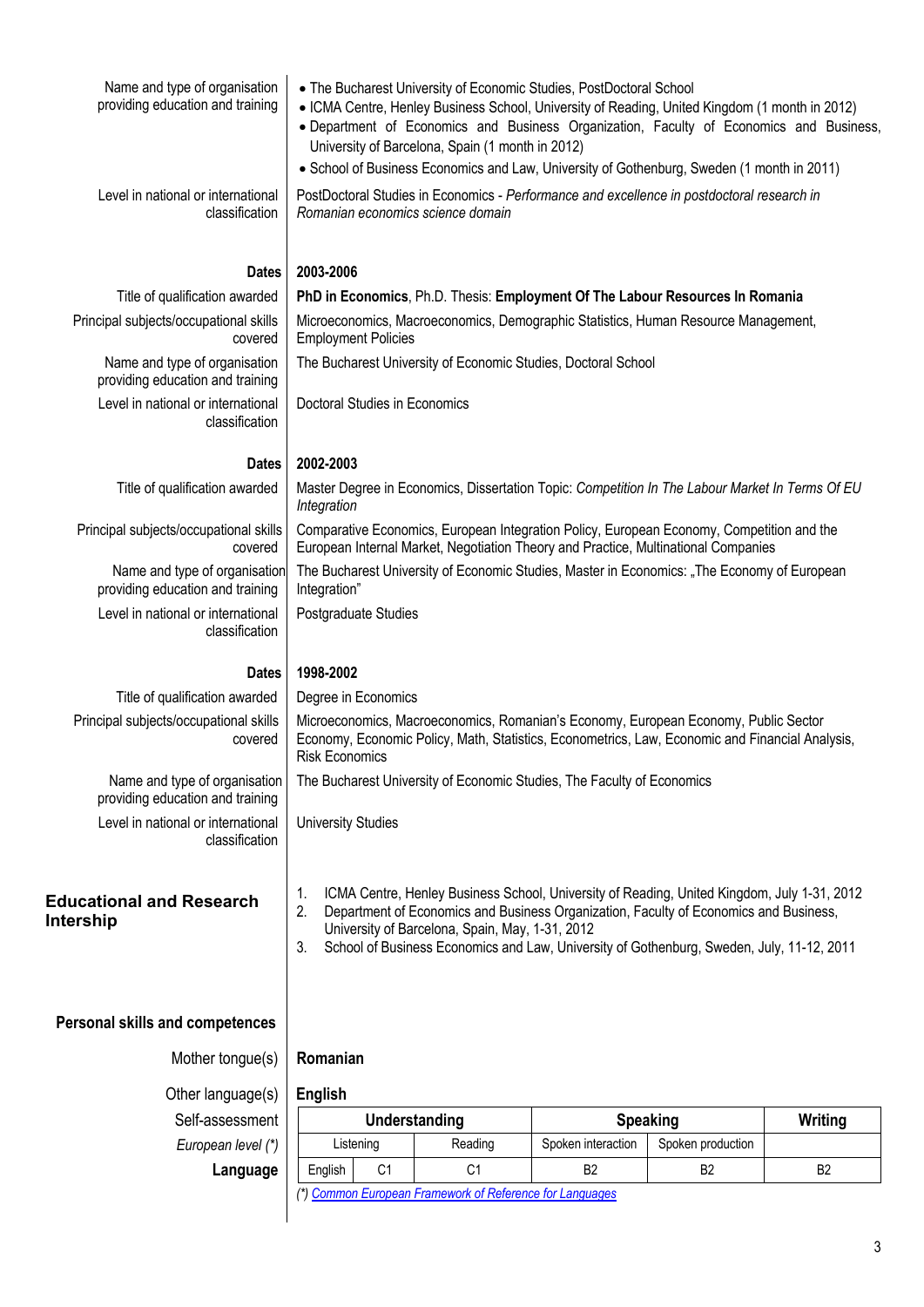| Participation in the research<br>projects:          | 1. Project Director: Coordinate of a strategy for the recovery of employment in Romania<br>(POSDRU/89/1.5/S/59184, No. 531/01.11.2010, Period: 2010-2013)                                                                                                                                                                                                                                                                                                                                                                                                                                              |
|-----------------------------------------------------|--------------------------------------------------------------------------------------------------------------------------------------------------------------------------------------------------------------------------------------------------------------------------------------------------------------------------------------------------------------------------------------------------------------------------------------------------------------------------------------------------------------------------------------------------------------------------------------------------------|
|                                                     | 2. Member: Students of today, the professionals of tomorrow (POSDRU/160/2.1/S/137280, Period:<br>2014-2015)                                                                                                                                                                                                                                                                                                                                                                                                                                                                                            |
|                                                     | 3. Member: The decrease of inequality - essential condition of economic and social cohesion.<br>Ensuring the quality of European Integration, (PN-CD II, no. 91-050/21.09.2007, Period 2007-<br>2010, Project Director: Professor Ailenei Dorel PhD.)                                                                                                                                                                                                                                                                                                                                                  |
|                                                     | 4. Member: Determinants of insertion on the labor market of university graduates in Romania (PN-CD<br>II, no. 91-020, Period 2007-2009, Project Director: Professor Coralia Angelescu PhD.)                                                                                                                                                                                                                                                                                                                                                                                                            |
|                                                     | 5. Member: The projection of employment and skills shortages in the short and medium term, (CEEX<br>contract no. 753/21.07.2006 DCE, Period 2005-2007, Project Director: Professor Marta Christina Suciu<br>PhD)                                                                                                                                                                                                                                                                                                                                                                                       |
|                                                     | 6. Member: Education, Culture and Creativity in Young Life, (CERES Contract, No. PP1/2002, Period<br>2002-2005, Project Director: Professor Marta Christina Suciu PhD)                                                                                                                                                                                                                                                                                                                                                                                                                                 |
|                                                     | Books:                                                                                                                                                                                                                                                                                                                                                                                                                                                                                                                                                                                                 |
| <b>Research activity</b><br>(Representative Papers) | 1. Aceleanu Mirela lonela (2019), co-author Chapter 2: Sustainability in finance and Economics, in<br>Financing Sustainable Development, Palgrave MacMillan, Switzerland, ISBN 978-3-030-16521-5                                                                                                                                                                                                                                                                                                                                                                                                       |
|                                                     | 2. Aceleanu Mirela lonela (2015), co-author Chapter 5: The Demographic Crisis, in What/Who We are After<br>the Transition? Focus on Romania, Nova Publishers, New York, 2015, ISBN 978-1-63483-961-7                                                                                                                                                                                                                                                                                                                                                                                                   |
|                                                     | 3. Aceleanu Mirela lonela (2013), Coordinate of a strategy for improving employment and labour<br>efficiency in Romania (RO: Coordonate ale unei strategii de imbunatatire a ocuparii si a eficientei muncii in<br>Romania), AES Publishing House, Bucharest, 2013, 185 pages, ISBN 978-606-505-622-0                                                                                                                                                                                                                                                                                                  |
|                                                     | 4. Aceleanu Mirela lonela (2012) (co-author, 50 pages): Current Demands and Perspectives on the Social<br>and Economic Development of Romania, published in English, Printech Publishing House, Bucharest, 151<br>pages, ISBN 978-606521-885-7                                                                                                                                                                                                                                                                                                                                                         |
|                                                     | 5. Aceleanu Mirela Ionela, Cretu Alina Stefania (2010), Employment Strategies and Policies in the Current<br>Labour Market Context (RO: Strategii și politici de ocupare în contextul pieței muncii actuale), AES Publishing<br>House, Bucharest, 2010, 223 pages, ISBN978-606-505-308-3                                                                                                                                                                                                                                                                                                               |
|                                                     | 6. Niță Dobrotă, Mirela Ionela Aceleanu (2007), Employment in Romania. Anachronistic Structures -<br>Atypical Evolution - Low Efficiency (RO: Ocuparea resurselor de muncă în România. Structuri anacronice -<br>Evoluții atipice - Eficiență redusă), Economic Publishing House, Bucharest, 2007, 280 pages, ISBN 978-973-<br>709-306-6                                                                                                                                                                                                                                                               |
|                                                     | <b>Scientific Papers (Paper indexed Web of Science, AIS&gt;0)</b>                                                                                                                                                                                                                                                                                                                                                                                                                                                                                                                                      |
|                                                     | Picatoste, X., Aceleanu, M. I., & Serban, A. C. (2021). Job quality and well-being in OECD<br>1.<br><i>countries</i> . Technological and Economic Development of Economy, 27(3), 681-703.<br>https://doi.org/10.3846/tede.2021.14731 Publisher: VILNIUS GEDIMINAS TECH UNIV,<br>LITHUANIA, Research Domain: Business & Economics (Q1) (CORE ECONOMICS), ISSN:<br>2029-4913 / eISSN: 2029-4921, WOS: 000520025000009, Impact Factor 2019: 2,194 (Yellow                                                                                                                                                 |
|                                                     | zone IF, Uefiscdi-2020), AIS 2019: 0,354<br>Serban Andreea Claudia, Aceleanu Mirela Ionela, Andrei Silviu Dospinescu, Tirca Diana<br>2.<br>Mihaela, Isabel Novo-Corti, 2020, The Impact of EU Immigration on Economic Growth<br>through the Skill Composition Channel, Technological and Economic Development of<br>Volume<br>Economy,<br>26<br>Issue<br>2:<br>479-<br>pp.                                                                                                                                                                                                                             |
|                                                     | 503, https://journals.vgtu.lt/index.php/TEDE/article/view/11954<br>DOI:<br>https://doi.org/10.3846/tede.2020.11954 Publisher: VILNIUS GEDIMINAS TECH UNIV,<br>LITHUANIA, Research Domain: Business & Economics (Q1) (CORE ECONOMICS), ISSN:<br>2029-4913 / eISSN: 2029-4921, WOS: 000520025000009, Impact Factor 2019: 2,194 (Yellow<br>zone IF, Uefiscdi-2020), AIS 2019: 0,354                                                                                                                                                                                                                       |
|                                                     | Maria Denisa Vasilescu, Andreea Claudia Șerban, Gina Cristina Dimian, Mirela Ionela<br>3.<br>Aceleanu, Xose Picatoste, 2020, Digital Divide, Skills and Perceptions on Digitalisation in the<br>European Union - Towards a Smart Labour Market, PLOS ONE 15(4), e0232032<br>https://doi.org/10.1371/journal.pone.0232032,<br>DOI: 10.1371/journal.pone.0232032, WOS:<br>000533192100001, Research Domain: Social Science, IF 2019: 2.740 Yellow zone IF,                                                                                                                                               |
|                                                     | Uefiscdi-2020), AIS 2019: 0,928 (Yellow zone AIS, Uefiscdi-2020)<br>Mirela Ionela Aceleanu, Andreea C. Șerban, Marta-Christina Suciu, Teodora Ioana Bițoiu,<br>4.<br>2019. The Management of Municipal Waste through Circular Economy in the Context of Smart<br>Cities Development, IEEE Access, Volume 7, pp. 133602 - 133614, Electronic ISSN: 2169-<br>3536, DOI: 10.1109/ACCESS.2019.2928999 WOS: 000498649400001, Publisher: IEEE-<br>USA, Research Domain: Computer Science (INFOECONOMICS), IF 2019: 3,745 (Red Zone<br>FI, Uefiscdi-2020), AIS: 0,642 (2019) (Yellow zone AIS, Uefiscdi-2020) |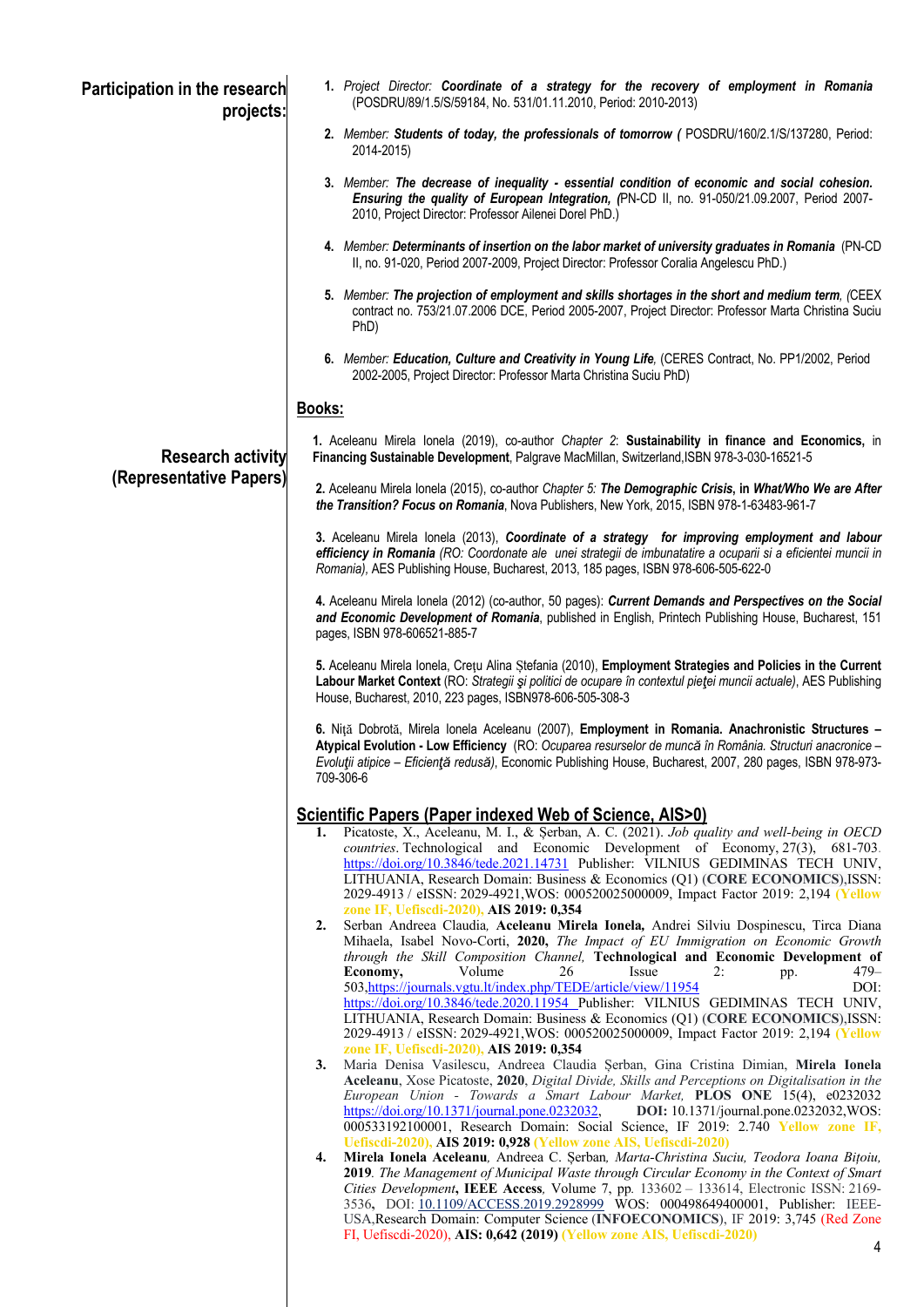- **5.** Trașcă Daniela, Stefan George, **Aceleanu Mirela Ionela**, Sahlian Daniela, Stanila Georgiana, Hoinaru Razvan, **2019,** *Unique unemployment insurance scheme in euro zone. Terms and conditions. Impact,* **Economic Computation and Economic Cybernetics Studies and Research,** Volume: 53, Issue: 2, Pages: 241-256, DOI: 10.24818/18423264/53.2.19.14, ISSN: 0424-267X, eISSN: 1842-3264, WOS:000471765800014, Publisher: ACAD ECONOMIC STUDIES, BUCHAREST, Research Domain: **Business & Economics**; Mathematics (**CORE ECONOMICS**), IF 2019: 0,743, **AIS 2019: 0,099**
- **6.** Eugenia Grecu, **Mirela Ionela Aceleanu,** Claudiu Tiberiu Albulescu, **2018**, *The economic, social and environmental impact of shale gas exploitation in Romania: A cost-benefit analysis* **Renewable & Sustainable Energy Reviews, Vol.93,** pp.691-700 https://doi.org/10.1016/j.rser.2018.05.026, WOS:000440966900049, Publisher: PERGAMON-ELSEVIER SCIENCE LTD, OXFORD, ENGLAND, Research Domain: Science & Technology; Energy & Fuels (Q1) **– (SOCIAL SCIENCE & SCIENCE),** ISSN: 1364-0321, IF: **12.110** (Red Zone FI, Uefiscdi-2020), AIS 2019: 2,129 (Red Zone AIS, Uefiscdi-2020)
- **7.** Gina C. Dimian, **Mirela I. Aceleanu**, Bogdan V. Ileanu, Andreea C. Șerban, **2018**, *Unemployment and sectoral competitiveness in Southern European Union countries. Facts and policy implications*, **Journal of Business Economics and Management**, Vol 19 (3), 474-499. https://doi.org/10.3846/jbem.2018.6581, WOS:000453041400003, Publisher: VILNIUS GEDIMINAS TECH UNIV, LITHUANIA, Research Domain: Business & Economics (**CORE ECONOMICS**), ISSN: 1611-1699, IF: 1,640 **(Yellow zone IF, Uefiscdi-2020), AIS 2019: 0,190**
- **8. Aceleanu Mirela Ionela***,* Serban Andreea Claudia*,* Tirca Diana Mihaela, Badea Liana, **2018,** *The Rural Sustainable Development Through Renewable Energy. The Case Of Romania,* **Technological and Economic Development of Economy,** Vol.24, Nr. 4, pp.1408-1434, DOI: 10.3846/20294913.2017.1303650, WOS:000442132000007, Publisher: VILNIUS GEDIMINAS TECH UNIV, LITHUANIA, Research Domain: Business & Economics (Q1) (**CORE ECONOMICS**), ISSN: 2029-4913 / eISSN: 2029-4921, IF 2019: 2,194 **(Yellow zone IF, Uefiscdi-2020), AIS 2019: 0,354**
- **9.** Isabel Novo-Corti, Liana Badea, Diana Mihaela Tirca, **Mirela Ionela Aceleanu, 2018**, *A pilot study on education for sustainable development in the Romanian economic higher education,* **International Journal of Sustainability in Higher Education, Vol.19, Issue 4,** pp.817-838, https://doi.org/10.1108/IJSHE-05-2017- 0057, WOS:000431112000009, Publisher: EMERALD GROUP PUBLISHING LTD, YORKSHIRE, ENGLAND, Research Domain: Education & Educational Research (Q2) **- (SOCIAL SCIENCE & SCIENCE),** ISSN: 1467-6370, IF: 2,000 **(Yellow zone IF, Uefiscdi-2020), AIS 2019: 0,220**
- **10.** Serban Andreea Claudia, **Aceleanu Mirela Ionela,** Saseanu Andreea Simona, **2017**, *Constraints of Transition to Ecological Agriculture in a Sustainable Development Society. Romanian Perspective,* **Transformations in Business & Economics, Vol.16, No. 3(42),** http://www.transformations.knf.vu.lt/42, WOS:000417226500005, Publisher: VILNIUS UNIV, LITHUANIA, Research Domain: Business & Economics (Q4)**-**(**CORE ECONOMICS**), ISSN: 1648- 4460, IF 1,621 **(Yellow zone IF, Uefiscdi-2020), AIS 2019: 0,070**
- **11. Aceleanu Mirela Ionela**, Andreea Claudia Șerban, Diana Mihaela Pociovălișteanu & Gina Cristina Dimian **(2017),** *Renewable energy: A way for a sustainable development in Romania*, **Energy Sources, Part B: Economics, Planning, and Policy**, Vol 12, Issue 11,pp. 958-963, http://www.tandfonline.com/doi/full/10.1080/15567249.2017.1328621, WOS:000417485400003, Publisher: TAYLOR & FRANCIS INC, PHILADELPHIA, USA, Research Domain: Energy & Fuels (Q3)- **(SOCIAL SCIENCE & SCIENCE),** ISSN: 1556-7249, eISSN: 1556-7257, IF 2019: 1,758, AIS **2019**: **0,195**
- **12. Aceleanu Mirela-Ionela (2016)**, *Sustainability and Competitiveness of Romanian Farms through Organic Agriculture*, **Sustainability Journal**, **2016**, 8(3), 245; doi:10.3390/su8030245, http://www.mdpi.com/2071-1050/8/3/245, WOS:000373800600017, Publisher: MDPI AG, BASEL, SWITZERLAND, Research Domain: Environmental Studies (Q2) **- (SOCIAL SCIENCE & SCIENCE),** ISSN: 2071-1050, IF: 2,576 **(Yellow zone IF, Uefiscdi-2020), AIS 2016: 0,333**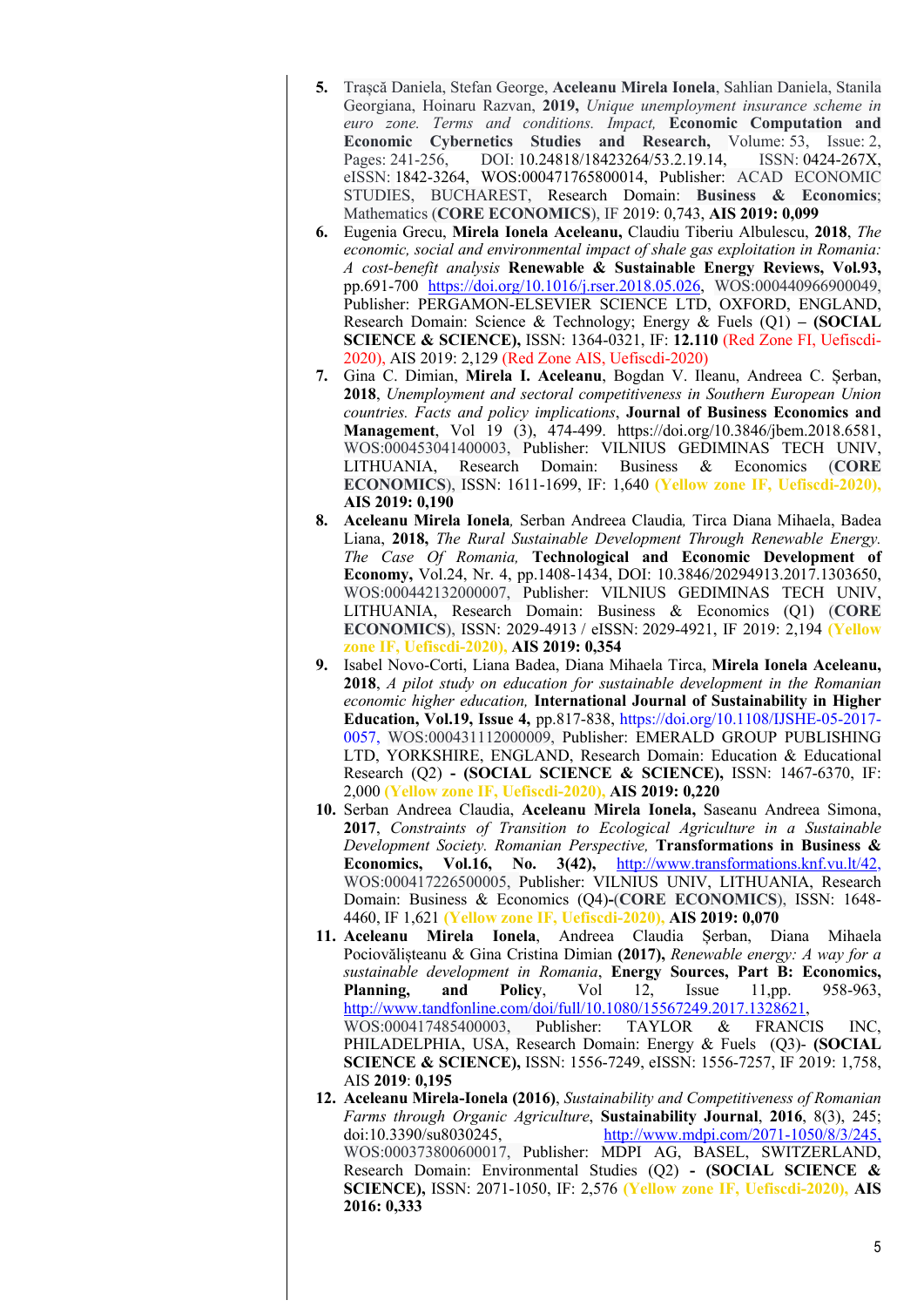## **Research activity (Representative Papers)**

- **13.** Dimian Gina Cristina, Ileanu Bogdan Vasile, **Aceleanu Mirela Ionela, (2016),** *Aging and economic competitiveness in the core of "North Euro-zone",* **Inzinerine Ekonomika-Engineering Economics**, 27(3), pp.253–263, DOI: http://dx.doi.org/10.5755/j01.ee.27.3.14028, http://www.inzeko.ktu.lt/index.php/EE/article/view/14028,WOS:000388489400002, Publisher: KAUNAS UNIV TECHNOL, LITHUANIA, Research Domain: Business & Economics (Q3) (**CORE ECONOMICS**), ISSN: 1392-2785, eISSN: 2029-5839, IF: 1,000, **AIS 2019: 0,088**
- **14. Aceleanu Mirela Ionela,** Serban Andreea Claudia, Burghelea Cristina **(2015)**, *"Greening" the Youth Employment—A Chance for Sustainable Development,* **Sustainability Journal**, *7*(3), 2623-2643, doi:10.3390/su7032623, http://www.mdpi.com/2071-1050/7/3/2623WOS:000351843400017, Publisher: MDPI AG, BASEL, SWITZERLAND, Research Domain: Environmental Studies (Q2), Others- **(SOCIAL SCIENCE & SCIENCE),** ISSN: 2071-1050, IF 2019: 2,576 **(Yellow zone IF, Uefiscdi-2020), AIS 2019: 0,332**
- **15.** Diana Mihaela Pociovalisteanu, Isabel Novo-Corti, **Mirela Ionela Aceleanu,** Andreea Claudia Serban and Eugenia Grecu, **(2015)**, *Employment Policies for a Green Economy at the European Union Level*, **Sustainability Journal,** 7(7), 9231-9250, doi:10.3390/su7079231, 1050/7/7/9231, WOS:000360354500058, Publisher: MDPI AG, BASEL, SWITZERLAND, Research Domain: Environmental Studies (Q2), Others - **(SOCIAL SCIENCE & SCIENCE),** ISSN: 2071-1050, IF 2019: 2,576 **(Yellow zone IF, Uefiscdi-2020), AIS 2019: 0,332**
- **16.** Burghelea Cristina, **Aceleanu Mirela Ionela (2014),** *Education – Determinant of Consumer's Conditions in an Era of Technological Change*, **Amfiteatru Economic**, Volume 16, Issue 36, pp. 535-549, http://www.amfiteatrueconomic.ro/RevistaDetalii EN.aspx?Cod=52 pp. 535-549, http://www.amfiteatrueconomic.ro/RevistaDetalii\_EN.aspx?Cod=52 WOS:000344607400007, Publisher: EDITURA ASE, BUCURESTI, ROMANIA, Research Domain: Business & Economics (Q3) (**CORE ECONOMICS**), ISSN: 1582-9146, eISSN: 2247-9104, IF: 1,625 **(Yellow zone IF, Uefiscdi-2020), AIS 2019: 0,056**
- **17. Aceleanu Mirela Ionela** (**2012**), *"The Role Of Education In Improving The Insertion On The Labour Market. The Case Of Romania",* **Actual Problems of Economics**, No. 11/2012, 270-278, Impact Factor (2012):0,039, Revista nu are calculat AIS, http://ecoscience.net/index.php?action\_skin\_change=yes&skin\_name=APE\_eng

### **Scientific Papers (Paper indexed in other International Databases)**

- **1. Aceleanu Mirela Ionela,** Dimian Gina Cristina, **(2017)**, Education-a pillar of sustainable development, Revista Strategii Manageriale, nr. V(34)/2017, ISSN 2392-8123, Editura<br>Independenta Economică, Constantin Brancoveanu University, Pitesti, Independența Economică, *Constantin Brancoveanu* University, Pitesti*,*  http://www.strategiimanageriale.ro/images/images\_site/categorii\_articole/pdf\_categorie\_9e720c 523a7c11fa6494ee8ccde30c97.pdf
- **2. Aceleanu Mirela Ionela (2016)**, Sustainable Business The Way To Ensure The Competitiveness And The Efficiency Of Romanian Companies, Revista Strategii Manageriale/Revista *Management Strategies Journal,* Special Issue, No. 4 (34), Year IX/2016, Editura Independența Economică, *Constantin Brancoveanu* University, Pitesti*,* http://www.strategiimanageriale.ro/images/images\_site/categorii\_articole/pdf\_categorie\_29af161 6f3f0ef69e82b3d898a9c5e8d.pdf
- **3.** Andreea Claudia Serban, Mirela Ionela Aceleanu (2015), **Minimum wage –labour market rigidity factor,** Theoretical and Applied Economics, Volume XXII (2015), No. 2(603), Summer, pp. 171-182, http://store.ectap.ro/articole/1092.pdf
- **4. Aceleanu Mirela Ionela**, Trasca Livia Daniela, Serban Andreea Claudia (2014), *The role of small and medium enterprises in improving employment and in the post-crisis resumption of economic growth in Romania,* in Theoretical and Applied Economics, *Volume XXI (2014), No. 1(590), pp. 87-102, ISSN* 1841-8678, indexed in EcoLit, RePec, Doaj, Ebsco, Icaap, http://store.ectap.ro/articole/945.pdf
- **5.** Aceleanu Mirela Ionela (2013), **The labour market in the post-crisis economy: the case of Spain***,* Theoretical and Applied Economics, Volumul XX (2013), No. 3(580), pp. 135-146, ISSN 1841-8678, http://store.ectap.ro/articole/845.pdf
- **6.** Serban Andreea Claudia, Aceleanu Mirela Ionela, Săseanu Andreea Simona (2013), **The role of labour market institutions in explaining labour market rigidities. The case of unemployment benefits***, Actual Problems of Economics***,** No. 01/2013, pp. 545-552, http://ecoscience.net/index.php?action\_skin\_change=yes&skin\_name=APE\_eng
- **7.** Aceleanu Mirela Ionela, (2012), **The Anglo-Saxon model of employment in the current economic context. The case of United Kingdom***,* Theoretical and Applied Economics, Volume XIX (2012), No. 11(576), pp. 45-58, Ihttp://store.ectap.ro/articole/795\_ro.pdf
- **8.** Aceleanu Mirela Ionela (2012), "**Links Between Education, Employment And Quality Of Life. The Case Of Romania",** Management&Marketing. Challenges for the Knowledge Society, *Vol. 7,* No. 4/2012, pp. 717-730, http://www.managementmarketing.ro/pdf/articole/293.pdf
- **9.** Aceleanu Mirela Ionela (2012),**The Swedish Model In Employment. Post-Crisis Solutions***,*  Theoretical and Applied Economics, No. 4/2012, pp. 70-78, http://store.ectap.ro/articole/712.pdf
- **10.** Aceleanu Mirela Ionela (2011), **Indicators Of Migration And Their Relevance To Employment And Quality Of Life Analysis. Romania's Situation**, *Management & Marketing. Challenges for the Knowledge Society*, Volume 6, Special Issue/2011, Summer, pp. 31-43, http://www.managementmarketing.ro/~store/suplimente/2011-Summer\_Volume-6 Special Issue.pdf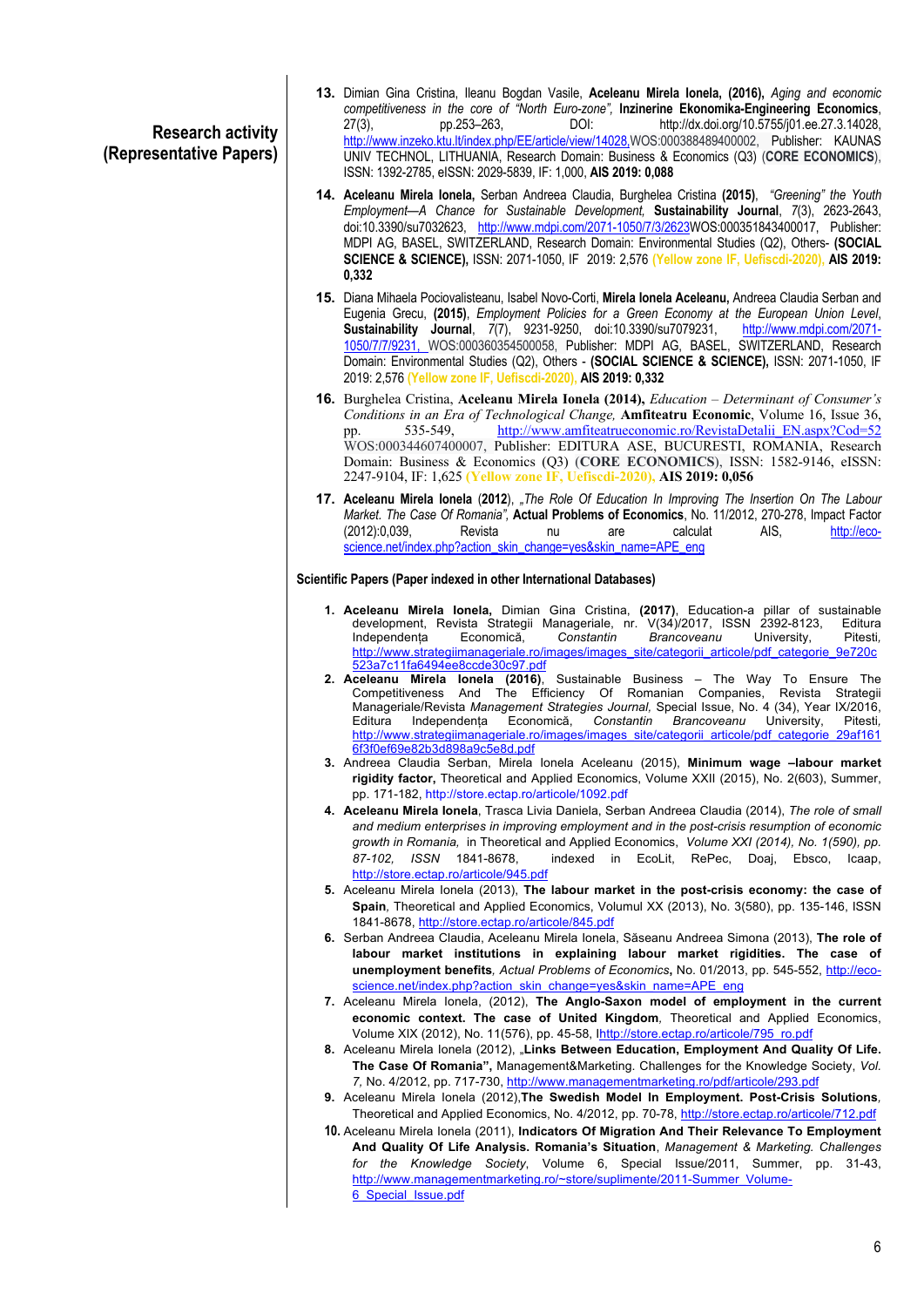### **Research activity (Representative Papers) International Conferences (abroad):** • Diana Mihaela Tîrcă, **Mirela Ionela Aceleanu,** Andreea Claudia Șerban (**2019**), *Inequalities and social exclusion in the European Union*, The Multidimensional Nature of Inequality International Conference-II edition, 27 September 2019, EDaSS, University of A Coruna, Spain • Diana Mihaela Tîrcă, Andreea Claudia Șerban, Mirela Ionela Aceleanu, (**2018**), The Impact of Immigration on EU labour market, International Conference on Economic Development and Social Sustainability, EdaSS – Coruna, Spain, 2018, https://www.edass.org/wp-content/uploads/2018/02/PROCEEDINGS-2018.pdf • Novo Corti Isabel, **Aceleanu Mirela Ionela**, Pociovălișteanu Diana Mihaela, Șerban Andreea Claudia. **(2017).** The role of education in supporting the transition to an ecological agriculture, International Conference on Economic Development and Social Sustainability, EdaSS – Coruna, Spain, 2017, https://conference.edass.org/index.php/en/proceedings • **Aceleanu Mirela Ionela**, Pociovălișteanu Diana Mihaela, Novo-Corti Isabel, Șerban

- Andreea Claudia and Burghelea Cristina **(2015)***, Green Consumption - Way to a Sustainable Agriculture in Romania*, Global Cleaner Production & Sustainable Consumption Conference, Sitges, Barcelona, Spain, 2015, http://www.cleanerproductionconference.com/resources/updateable/pdf/Oral%20Prog ramme-V4.pdf
- Burghelea Cristina, Bălan Mariana, Volintiru Ana Maria, **Aceleanu Mirela Ionela (2015**), *Trend in producer prices for Agricultural Products in Romania and EU*, The International Business Information Management Conference (25th IBIMA), 7-8 May 2015, Amsterdam, Netherlands, Conference Proceedings, ISBN -978-0-9860419-4-5, http://www.ibima.org/NL2015/papers/burg.html
- **Aceleanu Mirela Ionela,** Grecu Eugenia (**2014**) *Green jobs in the actual employment policies for a sustainable economic development*, Energy and Environment Knowledge Week 2014 (E2KW2014), Toledo, Spania, 30-31 October 2014, http://congresse2kw.uclm.es/ "Proceedings of the Energy and Environment Knowledge Week, Toledo, Spain, 30-31 October 2014", ISBN 978-84-697-1163-0, pp. 203-205
- **Aceleanu Mirela Ionela,** Burghelea Cristina, Gheorghiu Anda, Gheorghiu Anca, **(2014),** *Health – Support for Economic and Social Development. EU Healthcare System***,** The International Business Information Management Conference (IBIMA) - The 23rd IBIMA Conference on Vision 2020: Sustainable Growth, Economic Development, and Global Competitiveness, Valencia, Spain, May 13-14, 2014, http://www.ibima.org/SPAIN2014/index.html
- **Aceleanu Mirela Ionela (2012),** *Correlations Between Educational And Employment Policies In Order To Improve Employment,* The International Conference *Efficiency and responsability in education 2012,* ERIE, Praga, Czech Republic, 7-8 June 2012, http://erie.pef.czu.cz/index.php?idScript=19
- **Aceleanu Mirela Ionela (2011),** *Employment policies for sustainable development. The situation in Romania,* The International Conference "Environmental Economy, Policy and International Environmental Relations", The University of Economics, Prague, 13-14 octombrie, 2011, Czech Republic, Reviewers: Petr Sauer & Jana Sauerova, *Proceedings of the 13th Annual International Conference of PhD students, young scientists and researchers*, pp.32-43, http://fir.vse.cz/conference13/ ISBN 978- 80-86709-17-8 http://erie.pef.czu.cz/2012/index.php?idScript=15
- **Aceleanu Mirela Ionela (2011),** *Core Competences Required By The Technological Changes. Implications For The Organizations In Romania, The 7th International Conference on Management of Technological Changes,* Alexandroupolis, Greece, September 1-3, 2011, *Proceedings of MTC Conference*, ISBN 978-960-99486-1-6, Vol.2, pp. 469-472, http://www.cetex.tuiasi.ro/mtc2011/
- **Aceleanu Mirela Ionela (2011),** *Professions And Qualifications In The Knowledge Based Economy And Implications For Educational System, The International Business Information Management Conference – Creating Global Competitive Economies (17th IBIMA)*, 2011, Milan, Italy, http://www.ibima.org/italy2011/program.html
- **Aceleanu Mirela Ionela (2011),** *The Relationship Between Education And Quality Of Life. Implications Of The Labour Market In Romania, The International Conference - Education, Research and Development,* Sunny Beach, Bulgaria, 9-13 September 2011, http://www.science-journals.eu/economy/index.html, *Journal of International Scientific Publications*, ISSN 1313-2571, Vol 9, Part 2, pp. 171-180, http://www.scientific-publications.net/download/educational-alternatives-2011-2.pdf